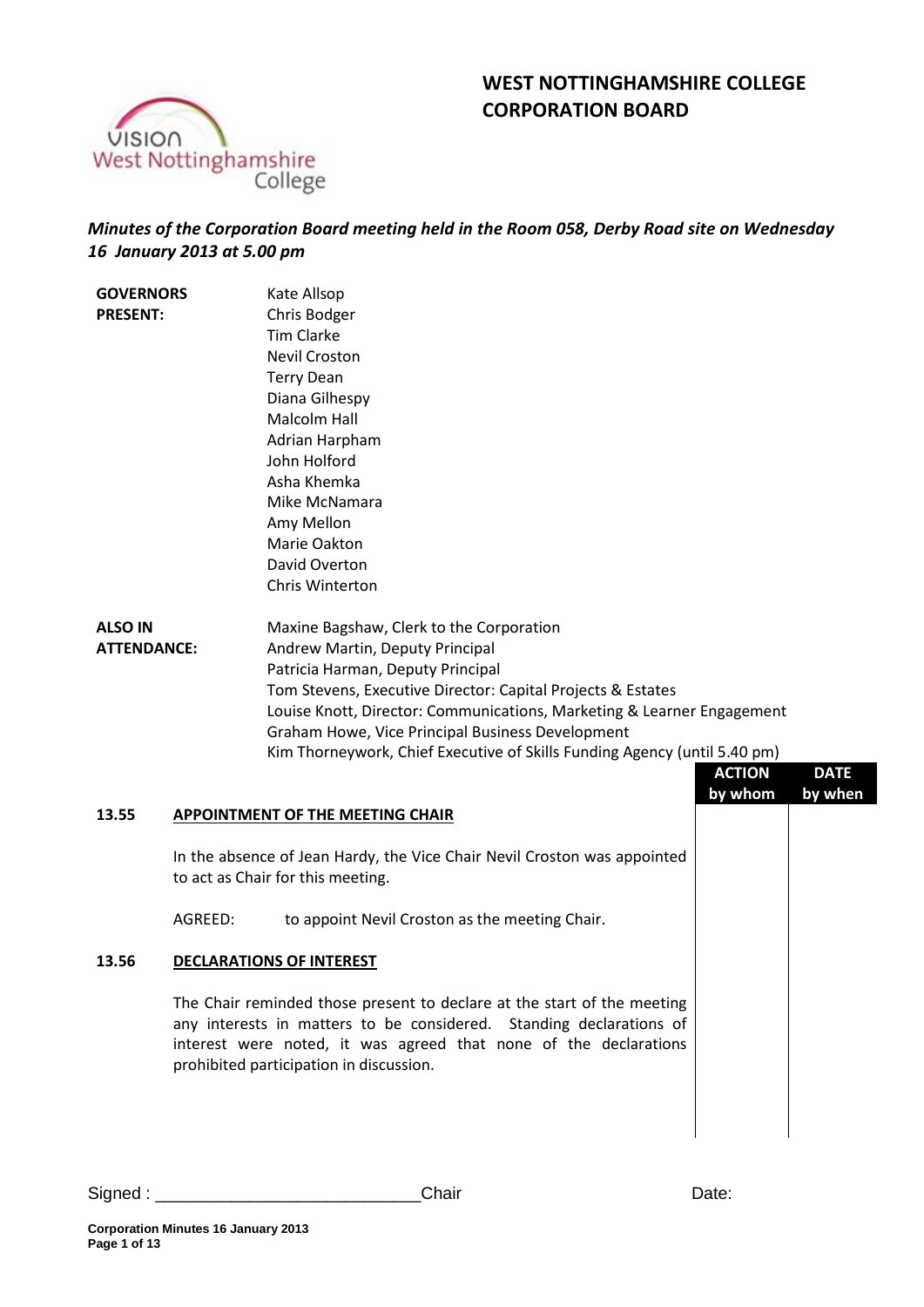#### **13.57 WELCOME AND APOLOGIES FOR ABSENCE**

Apologies for absence were received from Jean Hardy, John Robinson and Colin Sawers.

#### **13.58 PRESENTATION – THE LANDSCAPE FOR LEARNING & SKILLS – WHAT GOVERNORS SHOULD BE AWARE OF**

Kim Thorneywork was welcomed to the meeting and given an opportunity to outline the education environment and landscape as she sees it at this particular point in time. She thanked the College for the opportunity to tour the buildings, all of which she thinks are fantastic, and that this, combined with the people, have really impressed her. She indicated that it had been a very positive and informative afternoon, with an enjoyable whistle-stop tour.

In making the presentation to the Board, the following was specifically commented upon:

- Colleges are currently functioning in a fairly hostile environment, particularly for FE. The spending review two years ago planned a 22% drop in adult skills investment. The sector has had to downsize significantly and has done so successfully.
- There is the feeling that this downsizing period has had some real challenges, but has now led to a sector of an appropriate size to deliver the required provision.
- Together with downsizing, there has been an expectation of increased co-funding, with learners and employers making more of a commitment to pay fees.
- The Government currently funds 3.1million adult learners. This is 555,000 adult learners more than planned in the spending review. There are a number of reasons for this, some of which are payment of fees, apprenticeship growth and shorter courses.
- Provider base is 29% private sector based companies, with the remainder mostly being colleges and local authorities. Virtually every local authority in the country has its own SFA funding.
- Lots of colleges and local authorities use sub-contracting. Ministers are pleased that there is such a vibrant mix of delivery. New models of delivery are very evident in the sector and encouraged. The Government is seeing lots of innovation in the sector and this can be demonstrated within this College too.
- Some colleges are moving towards private sector delivery. Colleges were reclassified as 'private sector' last year. What this means is that there is no public sector backstop/bail out position. This gives colleges more responsibility and does sometimes make banks nervous.
- In the autumn statement it was confirmed that there would be a 1% further cut, but some other spending has been identified which will provide a short term buffer. Indicative allocations for colleges for the next academic year were made available just before Christmas.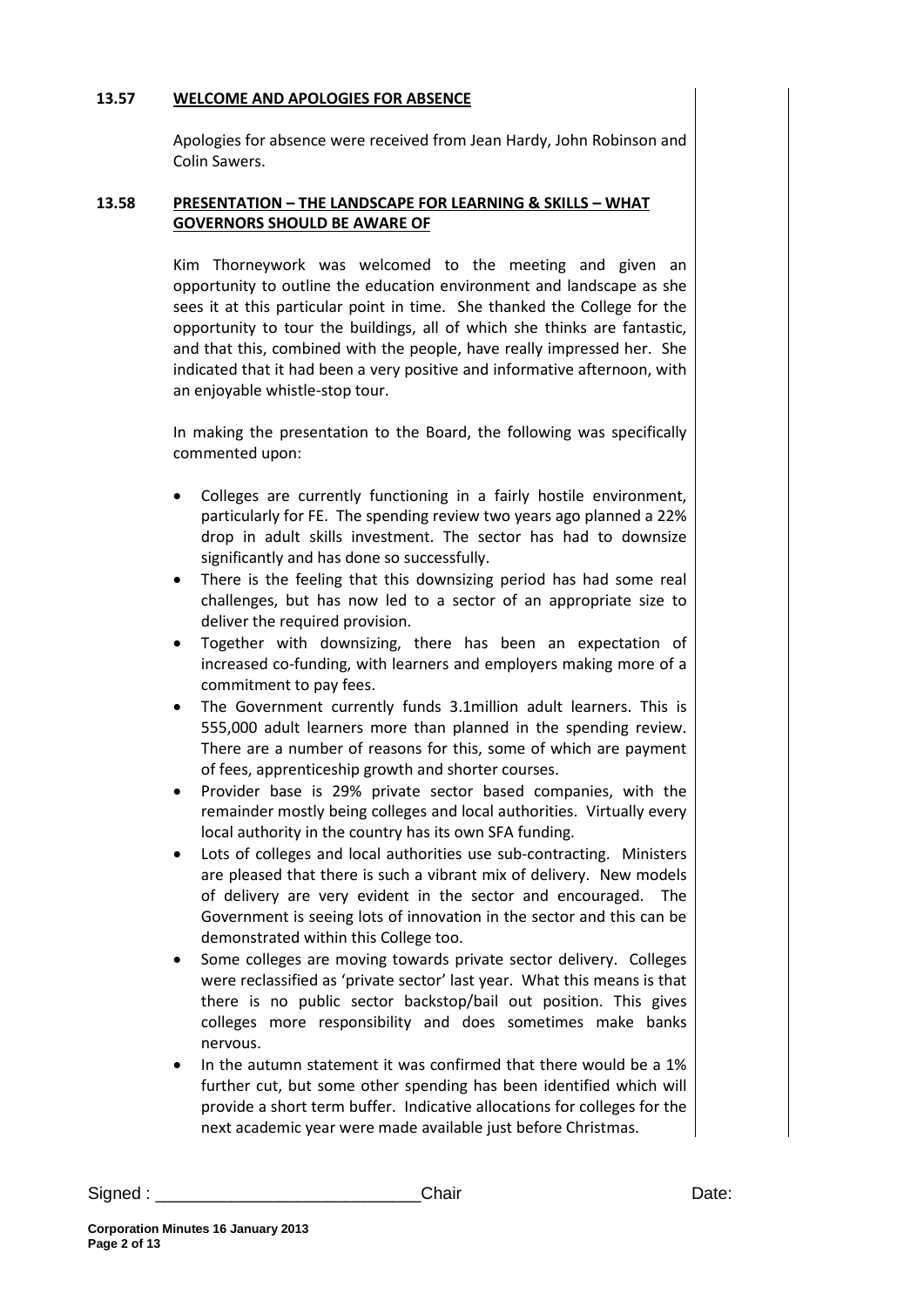- The Government have also issued a capital statement. This shows that there is modest capital investment monies available.
- The Skills Funding statement has a number of key points, these are:
	- 1) English and Maths provision is to be paramount with increased rates of funding available, expectation is that every student will get to GCSE level in Maths and English.
	- 2) College to show an impact on the local job market.
	- 3) The new Minister is proving to be very helpful for the FE Sector, his Education and Business link is very clear.
	- 4) Strategically there is a big push by Government on Learners making investment in their own education. The move is from cofunding to a modest Government contribution. What this will do is give learners purchasing power. Loans in the sector are proving a challenge for some learners and the full impact of their introduction is not known at this time.
	- 5) Employer ownership is a real strategic agenda for the Government. Money has been identified which will go direct to employers. The expectation is that employers will be offered financial support through Tax Credits if they deliver education themselves.

Governors questioned whether the Government will still pay for 25+ apprentices. It was confirmed that at the minute, yes, if they relate to new jobs, but it is unknown how long this will remain the case.

- The Skills Strategy has a number of key items, these are:
	- 1) What an Apprenticeship will look like in the future. It will involve the need for a job, assessment and attainment of certain standards.
	- 2) Traineeships this will focus on getting people ready for work.
	- 3) Qualifications Government is looking at how to simplify.
	- 4) Standards improvements need to be made in relation to quality and not just success rates.
- Localism is an important consideration for Government.
- It was acknowledged that colleges are in an incredibly competitive environment with schools and new providers.

In general discussion, following questions and answers, Governors expressed the belief that the real issue for the Mansfield and Ashfield area is jobs. It is felt that the area is not as fast growing economically as others and may, therefore, have an impact upon the success of Government initiatives where most of the success factors are determined by employment and employability. The Chief Executive of the Skills Funding Authority acknowledged that the Government does not have the desired growth rate for new jobs. She indicated that the introduction of Traineeships acknowledges that young individuals are better off learning if they are unable to find employment. She indicated that an investment rather than a reactionary approach to skills funding is essential. Although skills cannot solve everything they must just be one part of the larger growth package.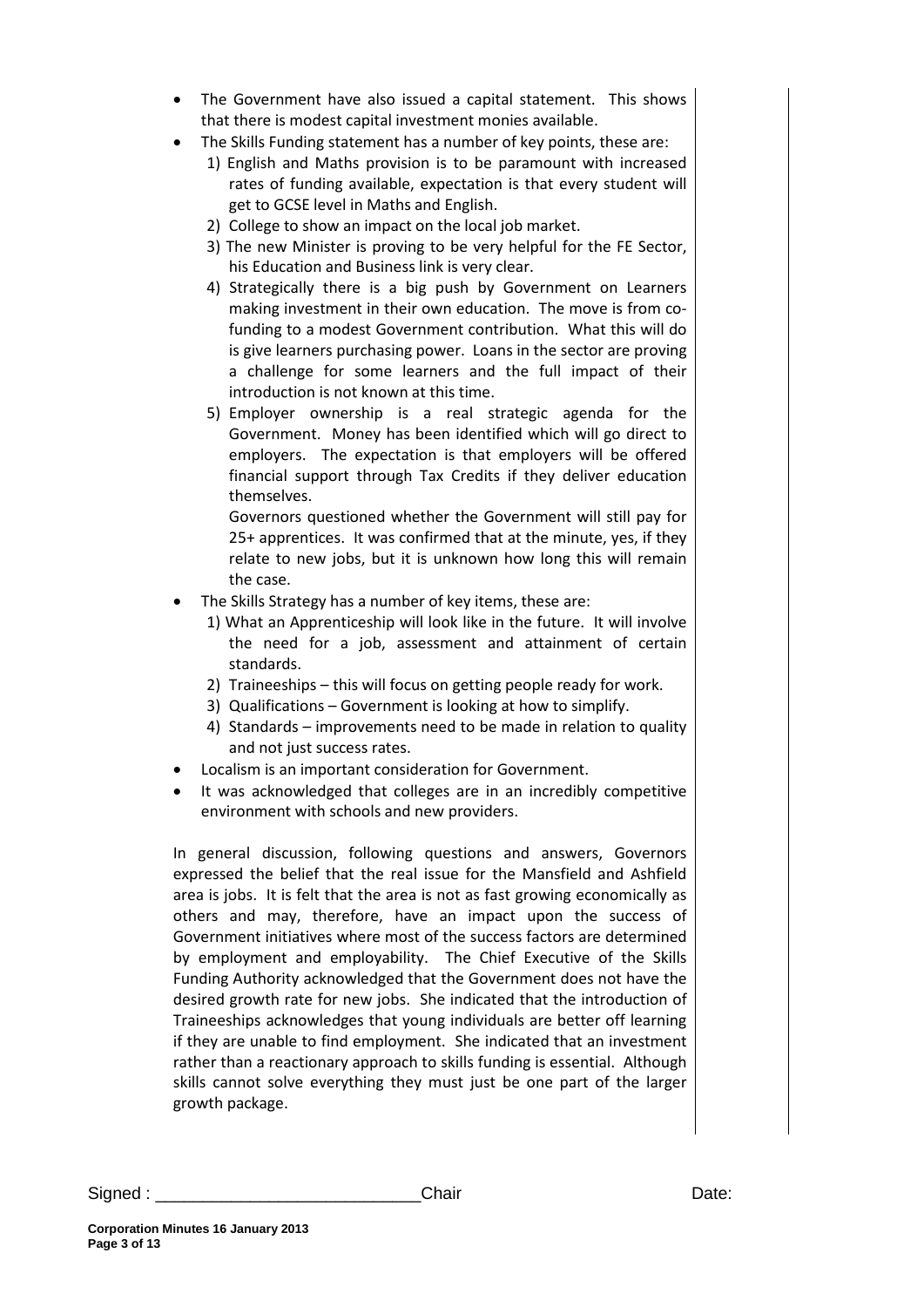|       | Governors expressed the belief that it is a real challenge for this College<br>to maintain its strategic position nationally, as it appears there is a real<br>bias towards the 'cities'. The belief was expressed that there is not<br>enough attention to the areas outside 'cities' which are massively in need<br>of regeneration. Members indicated that it would be there<br>recommendation that Ministers broaden their horizons away from just<br>city solutions. It was acknowledged that, historically, cities were seen as<br>the engines for growth, however, there is the evidence that a simple<br>focus on cities is not working. The Chief Executive for the Skills Funding<br>Agency acknowledged the points raised, but did indicate that skills money<br>is at the moment not apportioned through cities and, in fact, a more<br>national strategy is in place.<br>Governors all welcomed the opportunity to meet the Chief Executive and<br>to have an opportunity for informal discussion. All agreed that the<br>presentation and the session had been incredibly useful. |                  |                |
|-------|-------------------------------------------------------------------------------------------------------------------------------------------------------------------------------------------------------------------------------------------------------------------------------------------------------------------------------------------------------------------------------------------------------------------------------------------------------------------------------------------------------------------------------------------------------------------------------------------------------------------------------------------------------------------------------------------------------------------------------------------------------------------------------------------------------------------------------------------------------------------------------------------------------------------------------------------------------------------------------------------------------------------------------------------------------------------------------------------------|------------------|----------------|
|       | Kim Thorneywork left the meeting at 5.40 pm.                                                                                                                                                                                                                                                                                                                                                                                                                                                                                                                                                                                                                                                                                                                                                                                                                                                                                                                                                                                                                                                    |                  |                |
| 13.59 | MINUTES OF THE MEETING HELD ON 6 DECEMBER 2012                                                                                                                                                                                                                                                                                                                                                                                                                                                                                                                                                                                                                                                                                                                                                                                                                                                                                                                                                                                                                                                  |                  |                |
|       | AGREED:<br>that the minutes were a true and correct record and were<br>signed by the Meeting Chair.                                                                                                                                                                                                                                                                                                                                                                                                                                                                                                                                                                                                                                                                                                                                                                                                                                                                                                                                                                                             | Meeting<br>Chair | 16 Jan<br>2013 |
| 13.60 | <b>MATTERS ARISING &amp; ACTION PROGRESS REPORT</b>                                                                                                                                                                                                                                                                                                                                                                                                                                                                                                                                                                                                                                                                                                                                                                                                                                                                                                                                                                                                                                             |                  |                |
|       | There were no matters arising from the minutes. Two Governors raised<br>an issue regarding the timing of receipt of papers. The Clerk to the<br>Corporation confirmed that she would review arrangements with the<br>administration staff to ensure that papers were despatched at the agreed<br>time.                                                                                                                                                                                                                                                                                                                                                                                                                                                                                                                                                                                                                                                                                                                                                                                          |                  |                |
|       | The action progress report was noted                                                                                                                                                                                                                                                                                                                                                                                                                                                                                                                                                                                                                                                                                                                                                                                                                                                                                                                                                                                                                                                            |                  |                |
|       | AGREED:<br>to note the update provided.                                                                                                                                                                                                                                                                                                                                                                                                                                                                                                                                                                                                                                                                                                                                                                                                                                                                                                                                                                                                                                                         |                  |                |
| 13.61 | PRINCIPAL'S REPORT                                                                                                                                                                                                                                                                                                                                                                                                                                                                                                                                                                                                                                                                                                                                                                                                                                                                                                                                                                                                                                                                              |                  |                |
|       | The Principal introduced this item and drew the following to members'<br>attention:                                                                                                                                                                                                                                                                                                                                                                                                                                                                                                                                                                                                                                                                                                                                                                                                                                                                                                                                                                                                             |                  |                |
|       | 1) Association of Colleges and bksb Developments in India                                                                                                                                                                                                                                                                                                                                                                                                                                                                                                                                                                                                                                                                                                                                                                                                                                                                                                                                                                                                                                       |                  |                |
|       | The end of January 2013 will see the official launch of the AoC India<br>project. The initiative will see, for the first time, a permanent base<br>established for colleges in India, instigating meetings for over 30 colleges<br>with the Indian Government and employers whilst forging links with other<br>training providers in Delhi. This follows an extensive drive by the Indian<br>Government to improve the skills of 500 million people by 2022. As Chair<br>of the AoC India Ltd project, the Principal is only too well aware of the                                                                                                                                                                                                                                                                                                                                                                                                                                                                                                                                              |                  |                |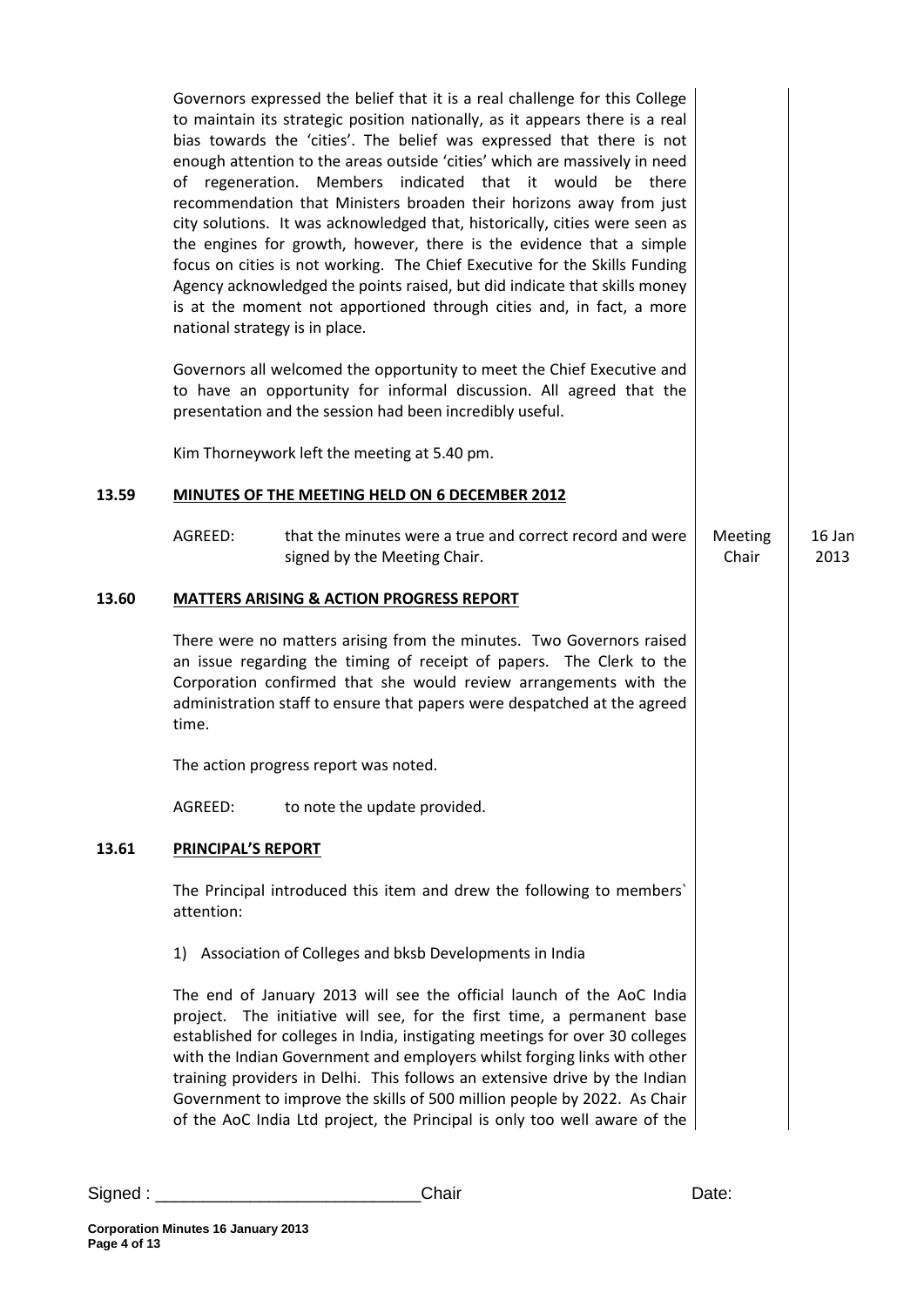huge opportunities available for colleges from the UK to provide advice, guidance, training and leadership to support the ambitious object. It was noted that the Principal and the Deputy Principal would be visiting India for the official launch in the week commencing 21 January 2013. The Principal's visit will be fully funded by AoC India Ltd. The Deputy Principal`s attendance will also provide an opportunity to explore the marketing of the bksb product in India and the potential for setting up a separate company in order to promote this.

2) Leadership Exchange

LSIS will cease to exist from July 2013. The FE Guild is being developed, but is in the very early stages. The development of the Leadership Exchange is progressing well, with an expectation that the Exchange will be in place and operational by September/October 2013.

3) City Deal

On 8 January 2013 the Chair, the Principal and other members of the Executive Team met with key players involved in the City Deal project. The purpose of the meeting was to show colleagues from Nottingham City the innovative work the College is doing in Mansfield and to show the investment being made in education facilities. All representatives were impressed with the College`s success, its apprenticeship delivery amongst other things, and thoroughly enjoyed the food and service in Number 19. It was acknowledged that it is always hard work to encourage representatives from the City to come out to the more regional bases.

4) City Shop Opening

The College has now received planning permission to open its city centre shop promoting Vision Apprentice vacancies and training opportunities. The intention is for the College to penetrate city opportunities as there is clear evidence that city colleges have not performed as well as they could/should, particularly in relation to apprentices.

5) Equality & Diversity Festival: 17 January 2013

The College is holding an Equality and Diversity Festival with stalls, presentations and demonstrations from various groups. It will be attended by over 250 children from 8 local schools (primary and secondary) as well as College students.

6) Vision Entrepreneur

On Thursday 10 January 2013 the College welcomed Ian Livingstone, OBE, to the College. Ian is one of the world's leading pioneers of interactive entertainment and fiction and a founding father of the UK games industry. His attendance in College was particularly well received.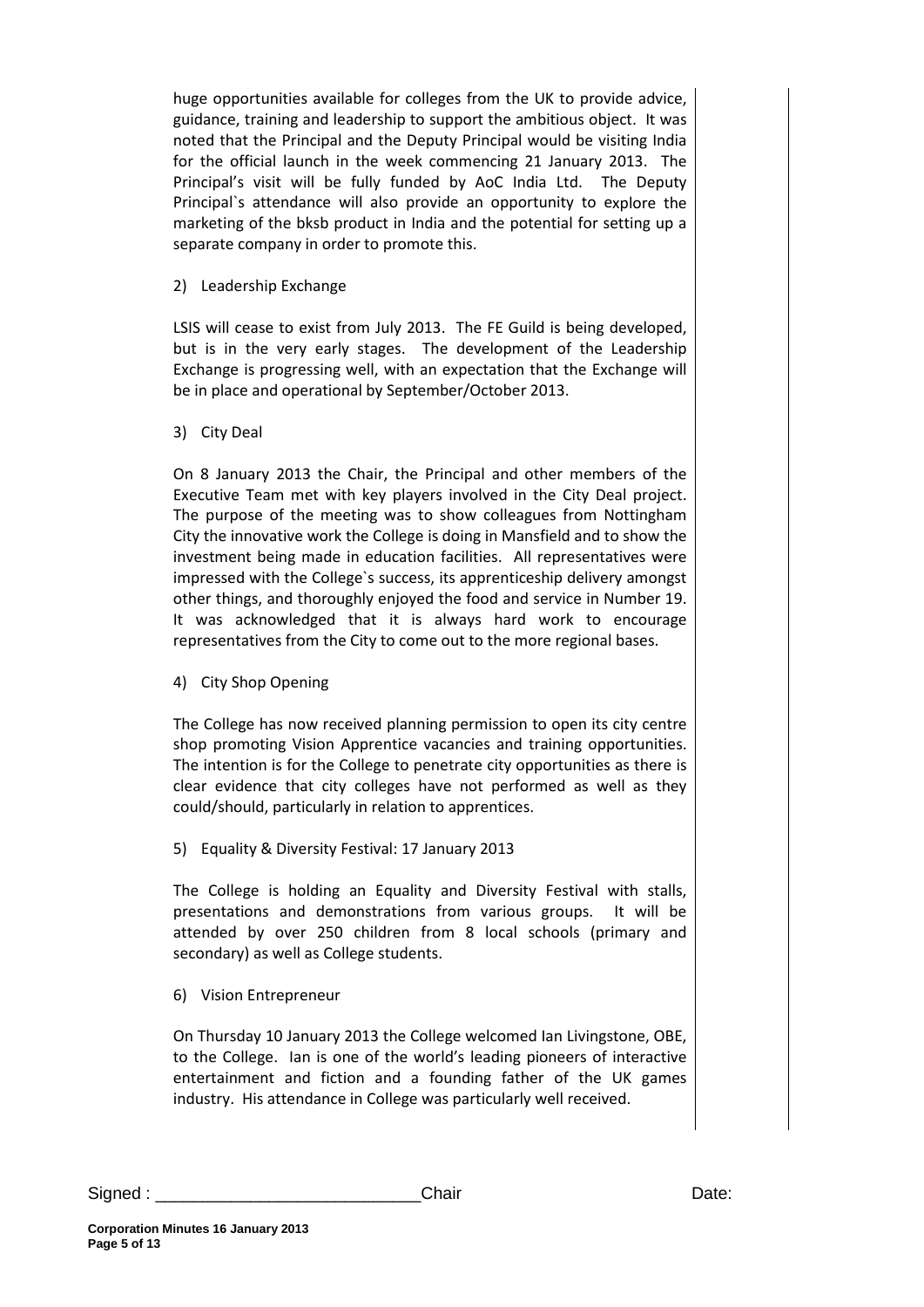### 7) Studio School Update

The College formally submitted its application to develop a Studio School at the end of December 2012. The outcome of the application should be known around May 2013.

8) Investors in People – Reaccreditation

The College is due for reassessment with the inspection process estimated to take place from the end of January and during February 2013. Governors will be updated on progress in due course.

The Principal summarised by explaining that there was a lot happening in College and the sector at the moment with all staff and students very busy. It is her belief that everyone is currently working at full capacity and whilst the College is thriving, it is doing so in very challenging circumstances. She indicated that there may be a need to review capacity issues, particularly in relation to the Senior Team with a further investment made. It is her belief that another member of the Executive Team is required and that she is pursuing this, with a job to be advertised with a specific focus on strategy and the implementation of strategy. All Governors agreed that there was a clear need in this area, and fully supported the Principal`s proposal.

AGREED: to note the update provided.

## **13.62 PROPERTY STRATEGY UPDATE**

The Executive Director: Capital Projects & Estates introduced this item and drew the following to members` attention:

• Enhanced Renewal Grant ERG 3 – the Government has allocated a total of £550million for capital development in the FE College estate in 2013/14 and 2014/15. This grant funding tops up the ERG3 funding already allocated, of which the College has secured a total of £900k (£780k for Visual Arts and £120k for Tower cladding). This additional funding was announced in December 2012. The College received an invitation to attend an ERG Capital Surgery Day from the SFA on 14 January, this was attended with the intention of exploring the potential for additional funding to support the College's projects. The meeting seems to show that the SFA are taking a different approach to allocation at this time and not simply sharing out. The focus seems to be more on immediate needs. The Executive Director: Capital Projects & Estates was left with the impression that the College should submit a detailed application to support the Engineering Centre proposals. It was acknowledged that it is a competitive process, and that at this particular point in time there is no real way of assessing the likely success. Applications to bid for funding must be submitted by 1 March 2013. Governors were all supportive of the proposal to submit an additional bid for funding.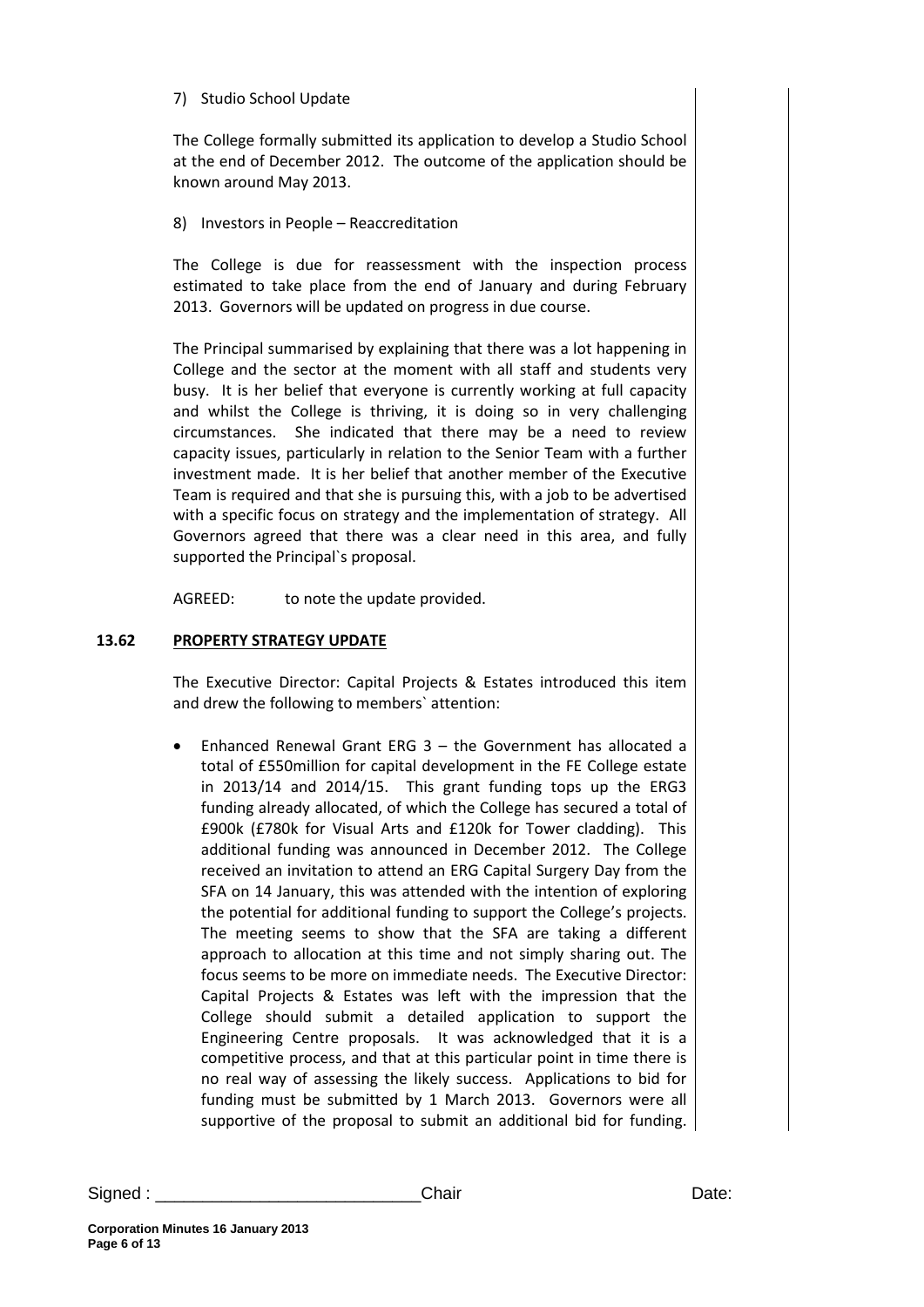| Governors were advised that external consultancy support was<br>required to ensure that the bid submitted was as detailed and strong<br>as possible. The estimated costs of additional support were £5k-<br>£10k. Members all agreed that this was entirely reasonable and were<br>happy to approve support costs for the enhanced renewal grant ERG3<br>funding bid at £5k - £10k.<br>Engineering Innovation Centre – further to a report considered by the<br>Corporation Board on 12 July 2012 regarding the purchase of a<br>potential site Unit C Gateway 28 in Ashfield, the Finance & Estates<br>Committee considered an updated report on 22 November 2012 and<br>it can now be confirmed to the Board that planning permission for<br>change of use of the site to non-residential training and education<br>has been granted (subject to approval of a travel plan). Members<br>were advised that a separate confidential report regarding this aspect<br>of the property strategy would be considered later on the agenda.<br>New build and courtyard - construction work is on target for<br>handover to the College on 25 January 2013. Some elements, such as<br>completion of the restaurant, will exceed this date but this should not<br>delay handover. Furnishing rooms will commence in the week of 28<br>January 2013. It was acknowledged that there will still be some work<br>to be done after this date, with a snagging list agreed. Hair & Beauty<br>will be moving to the new building at half term.<br>Cladding Six Storey Tower Block and other buildings - confidential<br>report was considered by the Corporation on 6 December 2012 with<br>delegated authority approved for the Principal to make appointment.<br>It was noted that a further confidential report was provided later on<br>the agenda.<br>Sports Hall - the College has come to a commercial agreement<br>regarding the final position for this element of the property strategy.<br>It was confirmed that a full report will go to the Finance Committee at<br>their meeting on 28 February 2013.<br>AGREED:<br>a) To note the update provided<br>b) Approve the submission of an application for additional enhanced<br>renewal grant ERG3<br>c) Approve additional support costs for submission of the bid estimated<br>at between £5k and £10k | EDCP&E | 28 Feb<br>2013 |
|-------------------------------------------------------------------------------------------------------------------------------------------------------------------------------------------------------------------------------------------------------------------------------------------------------------------------------------------------------------------------------------------------------------------------------------------------------------------------------------------------------------------------------------------------------------------------------------------------------------------------------------------------------------------------------------------------------------------------------------------------------------------------------------------------------------------------------------------------------------------------------------------------------------------------------------------------------------------------------------------------------------------------------------------------------------------------------------------------------------------------------------------------------------------------------------------------------------------------------------------------------------------------------------------------------------------------------------------------------------------------------------------------------------------------------------------------------------------------------------------------------------------------------------------------------------------------------------------------------------------------------------------------------------------------------------------------------------------------------------------------------------------------------------------------------------------------------------------------------------------------------------------------------------------------------------------------------------------------------------------------------------------------------------------------------------------------------------------------------------------------------------------------------------------------------------------------------------------------------------------------------------------------------------------------------------------------------------------------------|--------|----------------|
| <b>QUALITY REPORT</b>                                                                                                                                                                                                                                                                                                                                                                                                                                                                                                                                                                                                                                                                                                                                                                                                                                                                                                                                                                                                                                                                                                                                                                                                                                                                                                                                                                                                                                                                                                                                                                                                                                                                                                                                                                                                                                                                                                                                                                                                                                                                                                                                                                                                                                                                                                                                 |        |                |
| The Deputy Principal introduced this item and drew members' attention<br>to the following:                                                                                                                                                                                                                                                                                                                                                                                                                                                                                                                                                                                                                                                                                                                                                                                                                                                                                                                                                                                                                                                                                                                                                                                                                                                                                                                                                                                                                                                                                                                                                                                                                                                                                                                                                                                                                                                                                                                                                                                                                                                                                                                                                                                                                                                            |        |                |
| The Teaching, Learning & Assessment Observation Policy 2012/13 has<br>been implemented with a two stage process of a no notice ungraded<br>observation followed by a graded observation. To date, 49% of the<br>ungraded observations have been completed. Feedback from Heads<br>of School and Curriculum Managers who are completing the<br>observation is of a mixed picture, which includes some very good                                                                                                                                                                                                                                                                                                                                                                                                                                                                                                                                                                                                                                                                                                                                                                                                                                                                                                                                                                                                                                                                                                                                                                                                                                                                                                                                                                                                                                                                                                                                                                                                                                                                                                                                                                                                                                                                                                                                        |        |                |

**13.63**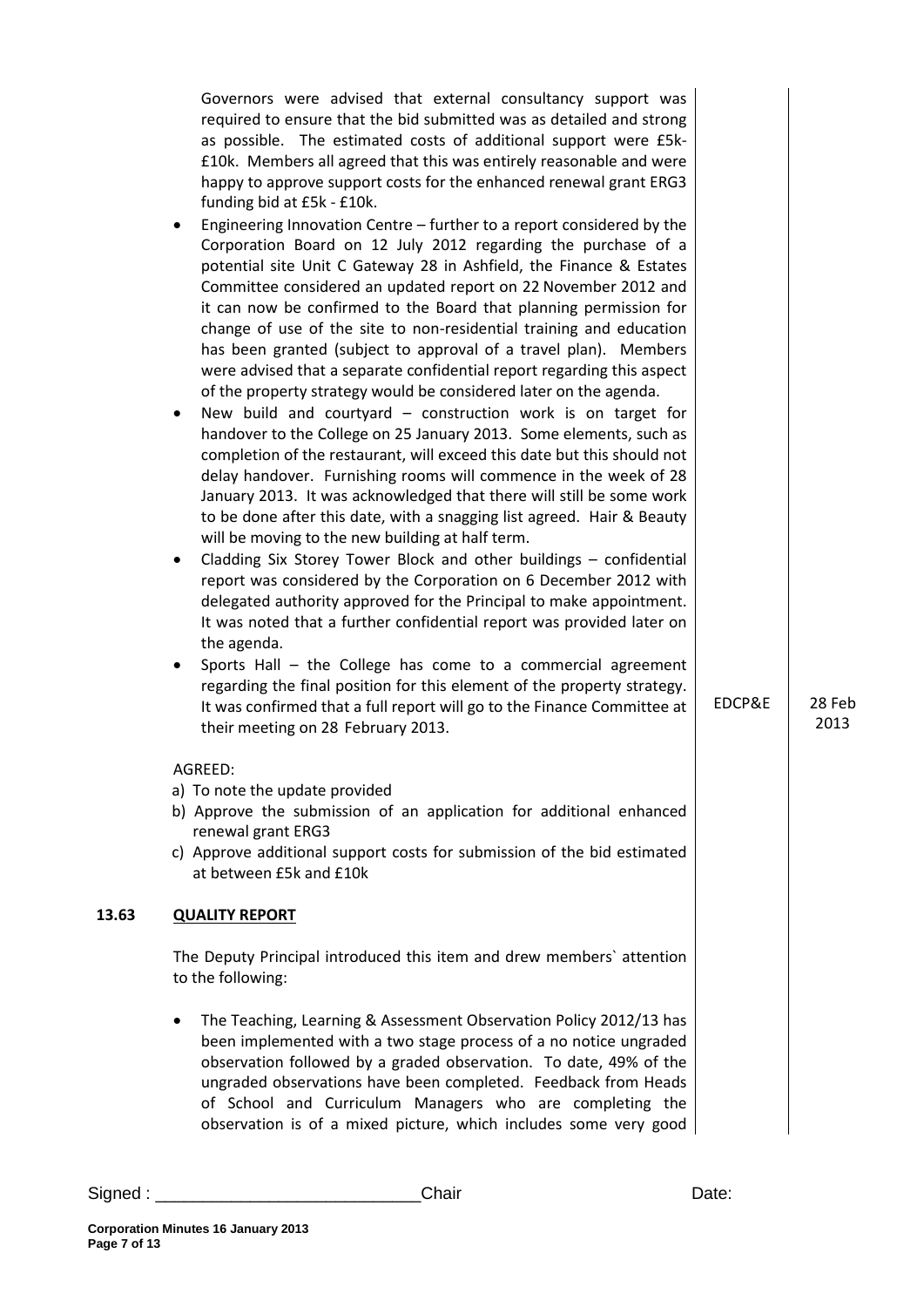practice, but also some areas for development. There is now a level of confidence that the sessions being observed are as they are on a day to day basis, rather than over prepared for one session given a long lead time for preparation. This is enabling the identification for areas of improvement and the preparation for targeted support to ensure that standards are improved and maintained at a consistently high level. Having completed a significant portion of ungraded observations, the team will now move to graded observations based upon the system required by the new Common Inspection Framework. The College is employing support externally from a consultant to validate. Governors were advised that a grade profile would be available and provided at the March meeting.

- Progress has been made against all aspects of the College Quality Improvement Plan. It was confirmed that a full and detailed report will be provided in relation to this to the Standards Committee when it meets on 17 January 2013.
- School of Learning performance is monitored by monthly reports to the Executive Team.
- The new format for curriculum reviews is in place, with review of the Lifestyle Academy being completed in December 2012. All of the reviews will be completed by end of March 2013.
- Plans are in place for the re-inspection of Hair & Beauty. The curriculum review identified areas where improvements have been made but the pace of change has not been sufficient to fully address all areas for improvement identified within the Ofsted report. Support from the Learning Consultants is in place to provide more intense targeted support to improve Teaching & Learning. A new Head of School has been in post since 3 December 2012, she has significant experience of leading and managing Hair & Beauty and is instrumental in raising standards in this area. The Hair & Beauty curriculum area will move to the new build mid academic year which is challenging. A lot of work has been done to prepare both staff and students for the move. A pre-inspection action plan is in place.
- Members` attention was drawn to page 22, it was confirmed that national averages have now been included within the success rate data as requested at the last meeting.

Members discussed the observation process in more detail and were advised that the general feeling is that the new arrangements provide a supportive observation framework.

AGREED: to note the update provided.

#### **13.64 MANAGEMENT ACCOUNTS TO 30 NOVEMBER 2012**

The Deputy Principal introduced this item and confirmed that his report provides a summary for the first four months of operation. The following was specifically noted:

• The financial performance for the College and Group has started substantially weaker than budget, with a reported deficit budget for

Signed : \_\_\_\_\_\_\_\_\_\_\_\_\_\_\_\_\_\_\_\_\_\_\_\_\_\_\_\_Chair Date:

7 March 2013

Deputy Principal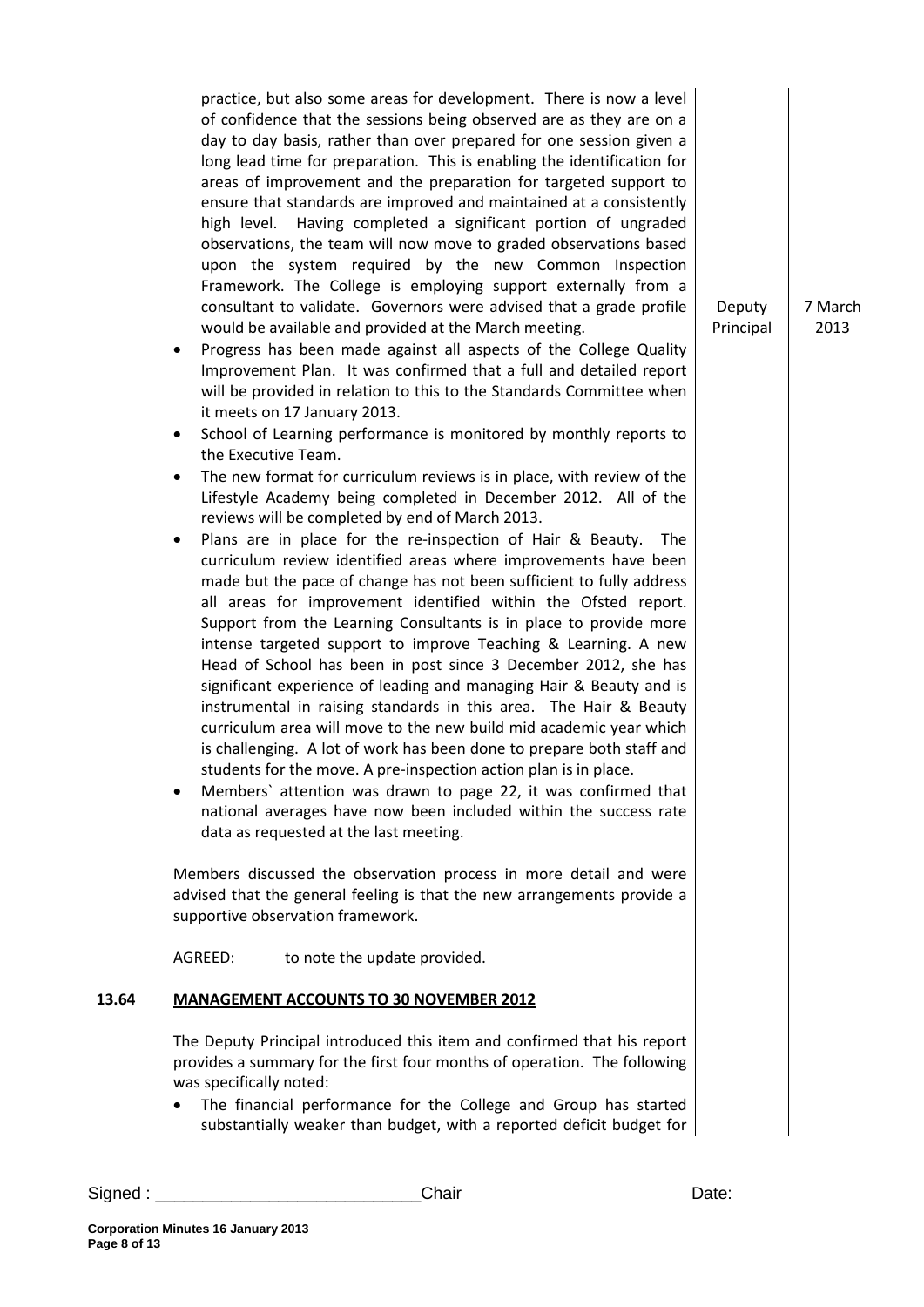the College (a loss of £494k) offset by strong performance across the subsidiary companies. This resulted in an overall Group surplus after all adjustments of £87k compared to a budgeted £381k. It is, however, particularly concerning that the College lost £113k in the month. It was explained that some of the losses will be offset by increases in the Adult Skills budget. However, the College is not going to achieve anywhere near its 16-18 apprenticeship target.

- The main reason for the slower than expected start to the year is the 16-18 apprenticeship programme, which has not delivered the volumes of activity planned. It was acknowledged that this has been a challenge for some time.
- Total Group turnover for the period of £15.462million is some £813k short of the phased budget, with under performance of £941k against budget for the 16-18 apprenticeship programme. In addition, a weak performance in the 14-18 NEET programme has also contributed to the reported result.
- Operating profits for the Group of £87k is some £290k behind budget and includes a loss for the College of £494k. There is strong profit contribution from Skilldrive (£333k) and Safety Plus (£234k).
- The College performance includes an overspend on pay costs of around £194k. This overspend is due to the spending on senior staff by agency arrangements. These add costs way in excess of those budgeted. The main areas of under spend are in Teaching and Administration areas. It was noted that the College now has two permanent Heads of Schools in place and, as a consequence, the overspend will reduce. It was also explained that the College is not seeing the same number of vacancies as seen at the same point in the prior year.
- College non-pay expenditure is under budget as would be anticipated considering the shortfall in turnover and the reliance of partner activity. An under spend of £702k includes £1,210k of under spend related specifically to franchise partners with further under spends reported within administration and other operating expenses.
- Creative Arts £51k, Business Professional & Continuing Education £7k, Engineering & Transport Skills £9k, are the only Schools showing an overall favourable variance, with significant adverse variance in Construction, Crafts & Building Services, (£68k), Hair Beauty & Complimentary Therapies (£73k) and Healthcare & Education, including Foundation Studies and Community Education (£215k). It was noted that Construction did not perform well in the prior academic year either and this is very much influenced by economic reasons. In terms of Hair, Beauty & Complementary Therapies, there is general belief that this position will be improved. In relation to Foundation Studies and Community Education, the adverse variance is mainly due to learner volumes
- The balance sheet includes borrowing associated with the new build programme with a total value of £6.9million as at the end of November 2012. This has incurred interest costs of £72k in the first four months of the year.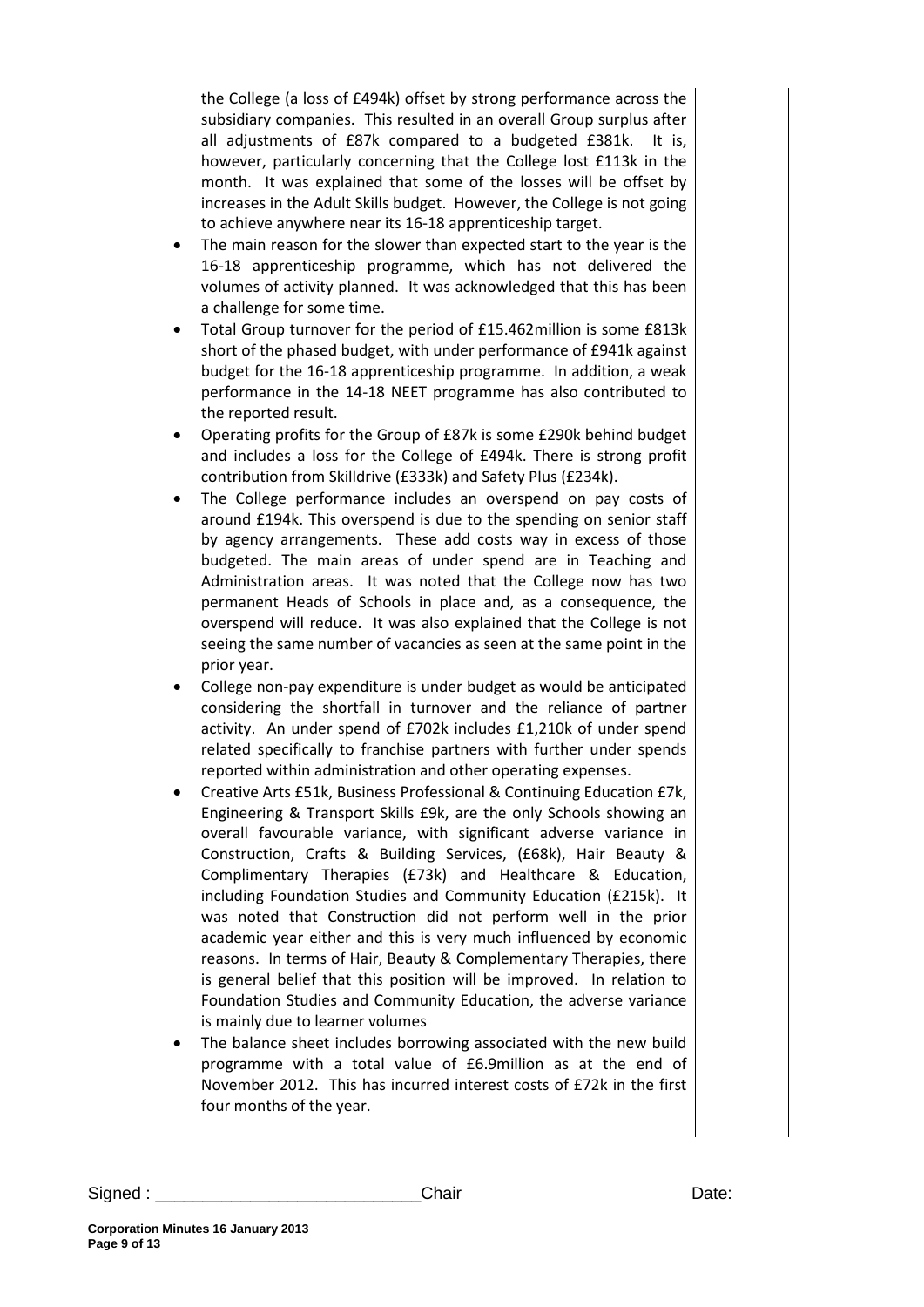- Short term solvency has improved as a result of the additional long term loan drawn down in November, exceeding expenditure on the capital programme. Cash balances for the Group as at 30 November 2012 were £9.455million and includes some £3million on medium to long term deposit in order to minimise the costs in the borrowing facility.
- The College financial health was good as at the end of November 2012.
- £900k additional allocation in relation to the adult skills budget has been agreed, the College has taken on the ashes of a failed private provider. It is believed that this £900k allocation can be earned.

In general discussion, it was acknowledged that there was a need to see the College position improve and accelerate. All acknowledged that the College subsidiary companies were performing well. bksb goes from strength to strength. The improved performance in relation to Safety Plus, whilst having a strong year to date, comes with a health warning as this provision will be integrated in to the College and a more accurate picture will therefore be available.

Governors all agreed that 16-18 performance and the financial contribution to the College Group was a concern. What appears to be the case is that Vision Apprentices is not replacing the Train to Gain funding. It was acknowledged that, without contribution from subsidiary companies, the College would not be standing on its own two feet. The Deputy Principal indicated that what the Executive Team have to do is work out what has to be done to compensate for the loss/under performance in relation to 16-18 provision. It was explained that Traineeships will be important for the 2013/14 academic year, but as they will not be in place until September. It will not help the College in relation to its 2012/13 position. It was acknowledged that the College is in a very strong position to deliver Traineeships in the future, but that there will be no windfalls in relation to this provision in the current academic year.

Members were advised that generation of commercial income remains a challenge and that the College is not performing to target in this area with issues still to address. The Deputy Principal questioned whether or not the College was over ambitious or realistic in relation to its assumptions and projections in this area.

The schools market is a huge challenge with some schools choosing to replicate vocational provision. All acknowledged that this was a nonsense really as there was clear evidence that the College can provide vocational training at a much higher level than schools. However, schools are very resistant to working in partnerships. This may change when school budgets are squeezed and they simply cannot afford to provide vocational subjects. Within the schools market there is simply too many providers at this time and some schools will find that there vocational offer is simply not economically viable. At this moment in time no one is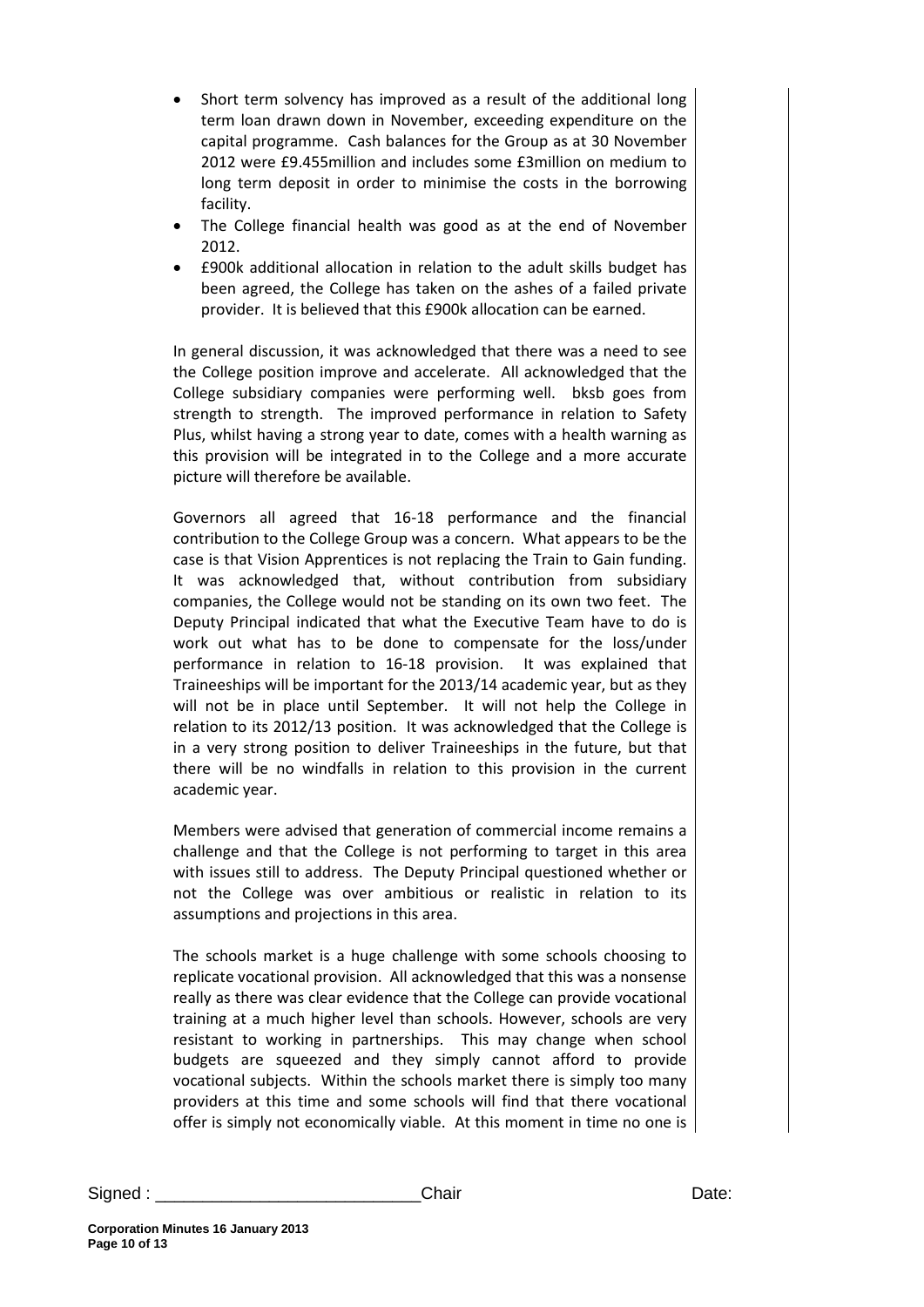prepared to concede the need to consolidate and without the political drive to address this, it is unlikely that changes will be seen in the short term. The schools position at the moment seems to be very much protective in terms of what they offer, irrespective of the quality of delivery and experience.

Governors all agreed that because future forecasts underpin the affordability of the capital projects, there was a need to be more realistic regarding 16-18 provision projections.

AGREED: to note the content of the Management Accounts to  $30<sup>th</sup>$ November 2012.

#### **13.65 EMPLOYER RESPONSIVE PROVISION UPDATE**

The Vice Principal Business Development introduced this item and drew members` attention to the content of his report and particularly the RAG rated statistics at page 35. The following was specifically noted:

- 16-18 target is not going to be achieved.
- In terms of the three year business plan, the College is seeing very strong performance in terms of NVQ financials and success rates, but the apprenticeship programme is currently behind for both. Thus far, the single business unit is proving to return better performance, although slightly behind target for the amount that the College delivers itself. This currently stands at 26.2%, bearing in mind it was less than 10% in 2010/11.
- Traineeships will be an opportunity for 2013/14.
- For the first time partners are underperforming, with some partners having sanctions in place.
- NVQ performance is strong.
- Some success rates are up and other down. Members' attention was drawn to the detail on page 36, of particular concern were the figures for Health, Public Services & Care. It was explained that the poor performance statistics were entirely influenced by one particular partner.

In general discussion it was felt that the challenge at this particular time was to take advantage of the additional adult funding available in 2013. It was acknowledged that there is a longer term problem with performing well in the adult arena, as the Government`s focus and additional funding is generally being provided in terms of longer term strategy for 16-18. If the College continues to rely upon increases in the adult skills budget, there will be a question regarding sustainability.

AGREED: to note the update provided.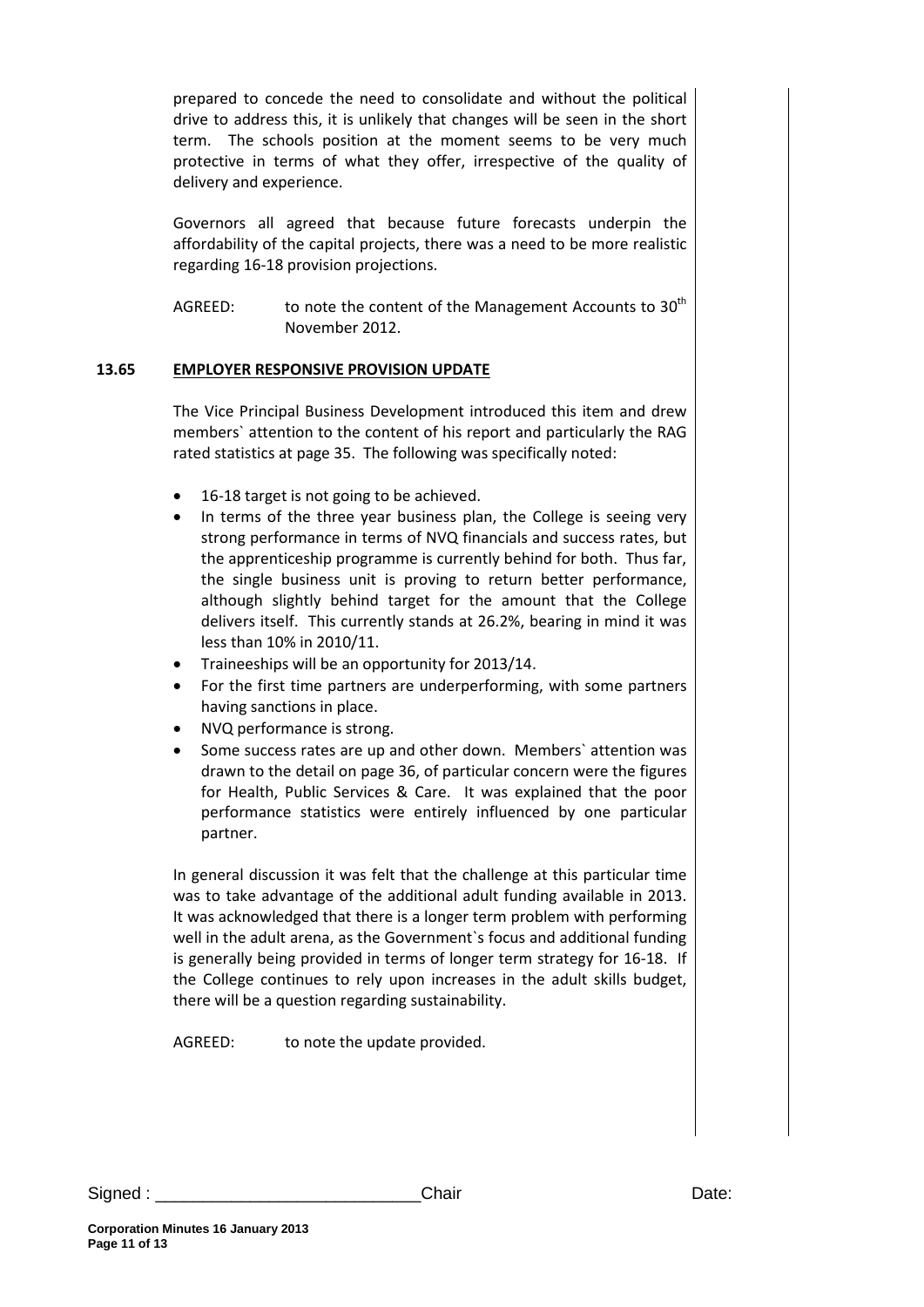#### **13.66 EXCEPTION REPORT – SAFEGUARDING, EQUALITY AND DIVERSITY**

The Deputy Principal introduced this item and drew members` attention to the data at page 42. Members all agreed that the information was self-explanatory and that there were no areas of concern to be discussed at this meeting.

AGREED: to note the update provided.

### **13.67 GOVERNOR VACANCIES**

The Clerk to the Corporation introduced this item and reminded the Board that it currently has two vacancies for Business Governors. She indicated that for some time now the Search Committee has been looking to indentify a suitable candidate to join the Board with finance experience. The Principal and Director of Finance have met with a number of potential candidates and, although they had good accountancy backgrounds, there was a concern that without any knowledge of the education sector they would find it difficult to understand the context of the business.

The Principal has made a direct approach to the Deputy Chief Executive & Finance Director at the University of Derby. It is pleasing to note that he has expressed a willingness to join the Board if invited. Members` attention was drawn to his biography, all agreed that his credentials were strong and that he had significant financial experience. It was confirmed that if he is invited to join the Board he will also join the Finance & Estates Committee.

Members were entirely happy to support the recommendation that Hari Punchihewa be appointed to the Board.

AGREED: to approve the appointment of Hari Punchihewa as a Business Governor from 16 January 2013 to 16 January 2017.

#### **13.68 MINUTES OF THE FINANCE & ESTATES COMMITTEE MEETING HELD ON 6 DECEMBER 2012**

Members reviewed the content of the minutes and were happy to note detailed discussions.

AGREED: to note the content of the minutes.

#### **13.69 DATE OF NEXT MEETING**

The Clerk to the Corporation confirmed that the next meeting was scheduled for 7 March 2013.